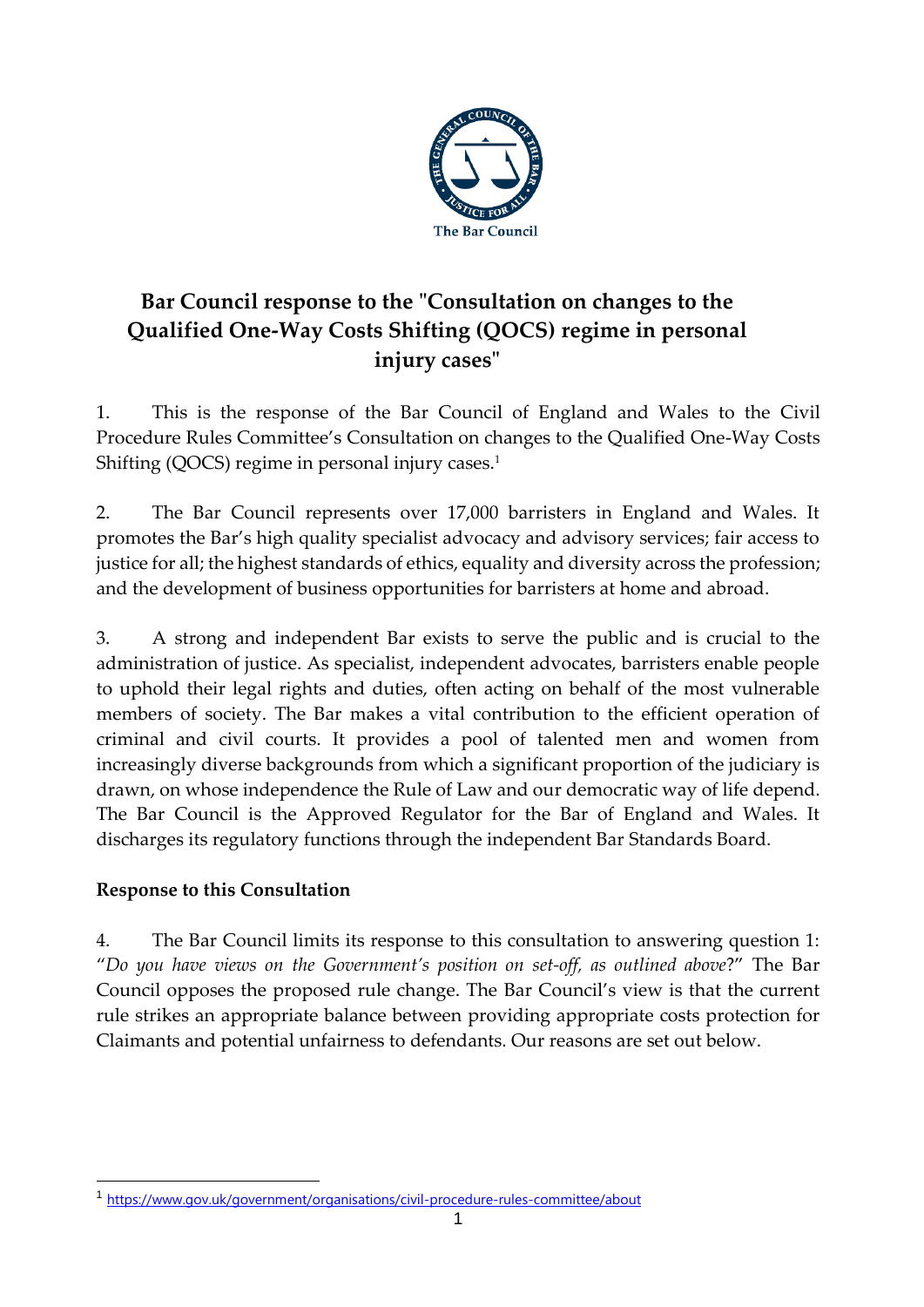# **Overview**

5. QOCS is a valuable procedural device that ensures equality of arms between impecunious claimants in personal injury claims and well-resourced defendants. The Bar Council was a stakeholder in the consultations with Sir Rupert Jackson which informed his report into the costs of civil litigation and the reforms to the Civil Procedure Rules which followed.

6. One-way costs shifting was intended to avoid the need for ATE (After the Event) insurance. It was an innovation that was supported, and advocated for, by the representatives of the insurance industry. The representatives of Claimant groups and the Bar Council recognised the potential advantages of One-way costs shifting but were concerned that there would be a residual need for ATE insurance, the costs of which would now be irrecoverable *inter partes*. The transactional nature of the underlying policy considerations is significant: claimants gained the advantages of one-way costs shifting but lost the ability to recover ATE premiums.

7. The "qualified" aspect of one-way costs shifting was always intended to balance the need to provide costs protection to claimants in cases which failed, but at the same time ensure that in appropriate circumstances the defendants could recover costs. This 'balancing' exercise also reflected wider policy considerations: (i) that QOCS should not undermine the effectiveness of Part 36; (ii) that fraudulent claimants should not benefit from a costs shield; and (iii) and that unmeritorious and unarguable claims that were struck out would not have costs protection.

8. 'Qualified' one way cost shifting also reflects another key policy consideration which was that claimant's themselves would be accountable for the adverse effects of the conduct of litigation: they would have 'skin in the game'. The claimant's entitlement to damages would be reduced to reflect adverse costs orders during and the failure to 'beat' a Part 36 offer.

9. The Civil Procedure Rules introduced in 2013 were 'interlinked'. Sir Rupert Jackson had proposed a package of reforms. The introduction of QOCS and the nonrecoverability of ATE premiums was introduced at the same time as the abolition of success fee recovery, the introduction of a 10% increase in general damages, and fixed recoverable costs for most personal injury fast track cases. These reforms had a 'swings and roundabout' effect while they may cause actual or perceived injustice in some cases, they would operate satisfactorily in the vast majority of cases.

## **Reasons**

10. The Bar Council notes the observations of APIL as interveners in the Supreme Court in *Ho v Adelekun* [2021] UKSC 43. APIL's concerns summarised at § 30 of the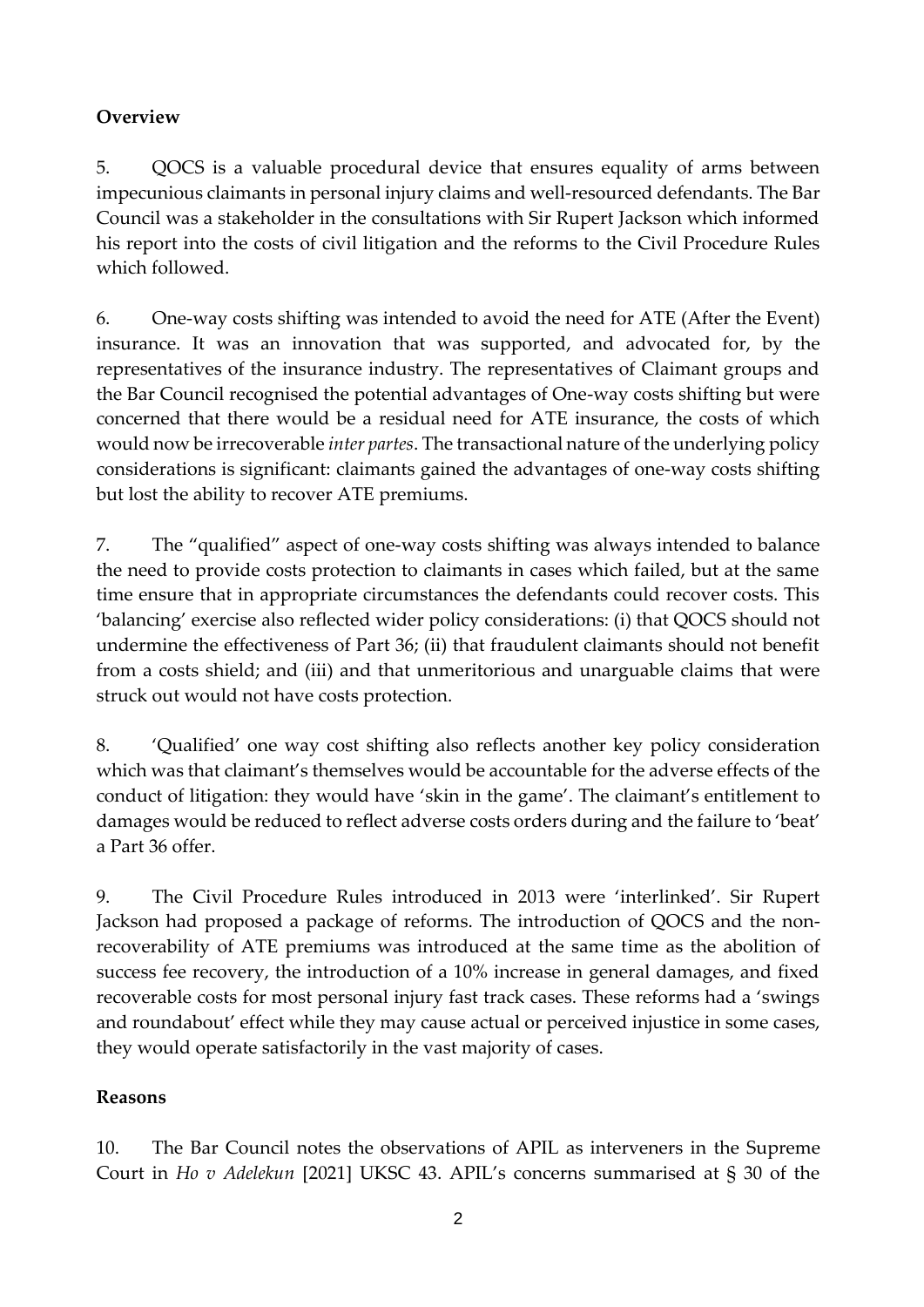judgment are that the effect of a costs against costs set-off "*was to deprive the claimant's solicitor of the means of payment for work done on credit in parts of the case in which the client had been successful and recovered costs. This would, they said, undermine the whole economic basis upon which PI litigation under QOCS could be undertaken by solicitors for deserving clients of modest or non-existent means. This would strike at the heart of what QOCS was seeking to achieve*."

11. In advancing a case for reform the consultation document says:

*"In giving the judgment of the Supreme Court, Lord Briggs felt bound by the drafting of the CPR to decide the case in this way, but noted that the decision appeared to be 'counterintuitive and unfair'."*

The Bar Council does not consider that this sentence is a proper reflection of the opinion expressed by the Supreme Court: in fact what Lord Briggs said at § 44 was: "*We recognise that this conclusion may lead to results that at first blush look counterintuitive and unfair*." What at 'first blush' may seem unfair had to be seen in a wider context as he continued:

*"Any apparent unfairness in an individual case such as this dispute between Ms Ho and Ms Adelekun is part and parcel of the overall QOCS scheme devised to protect claimants against liability for costs and to lift from defendants' insurers the burden of paying success fees and ATE premiums in the many cases in which a claimant succeeds in her claim without incurring any cost liability towards the defendant."*

This point is significant as the Bar Council agrees with Lord Briggs' observations: unfairness in an individual case has to be seen in the context of the overall fairness of QOCs.

12. In broad terms the amendments to the Civil Procedure Rules introduced in 2013 are designed to achieve the general policy objective of reducing the costs of claims. This can create unfairness in individual cases but the 'swings and roundabouts' approach has been applied consistently by the court and is well-established, particularly in dealing with cases involving fixed recoverable costs. In *Nizami v Butt* [2006] 1 WLR 3307: Simon J (as he then was) described the intention of fixed recoverable costs: "*was to provide an agreed scheme of recovery which was certain and easily calculated. This was done by providing fixed levels of remuneration which might over-reward in some cases and under-reward in others, but which were regarded as fair when taken as a whole."* In *Sharpe v Leeds City Council*  [2017] EWCA Civ 33 the Court found that the fixed costs regime applied to application for Pre-action disclosure, Briggs LJ (as he then was) said:

"*The starting point is that the plain object and intent of the fixed costs regime in relation to claims of this kind is that, from the moment of entry into the Portal pursuant to the EL/PL Protocol (and, for that matter, the RTA Protocol as well) recovery of the costs of pursuing or*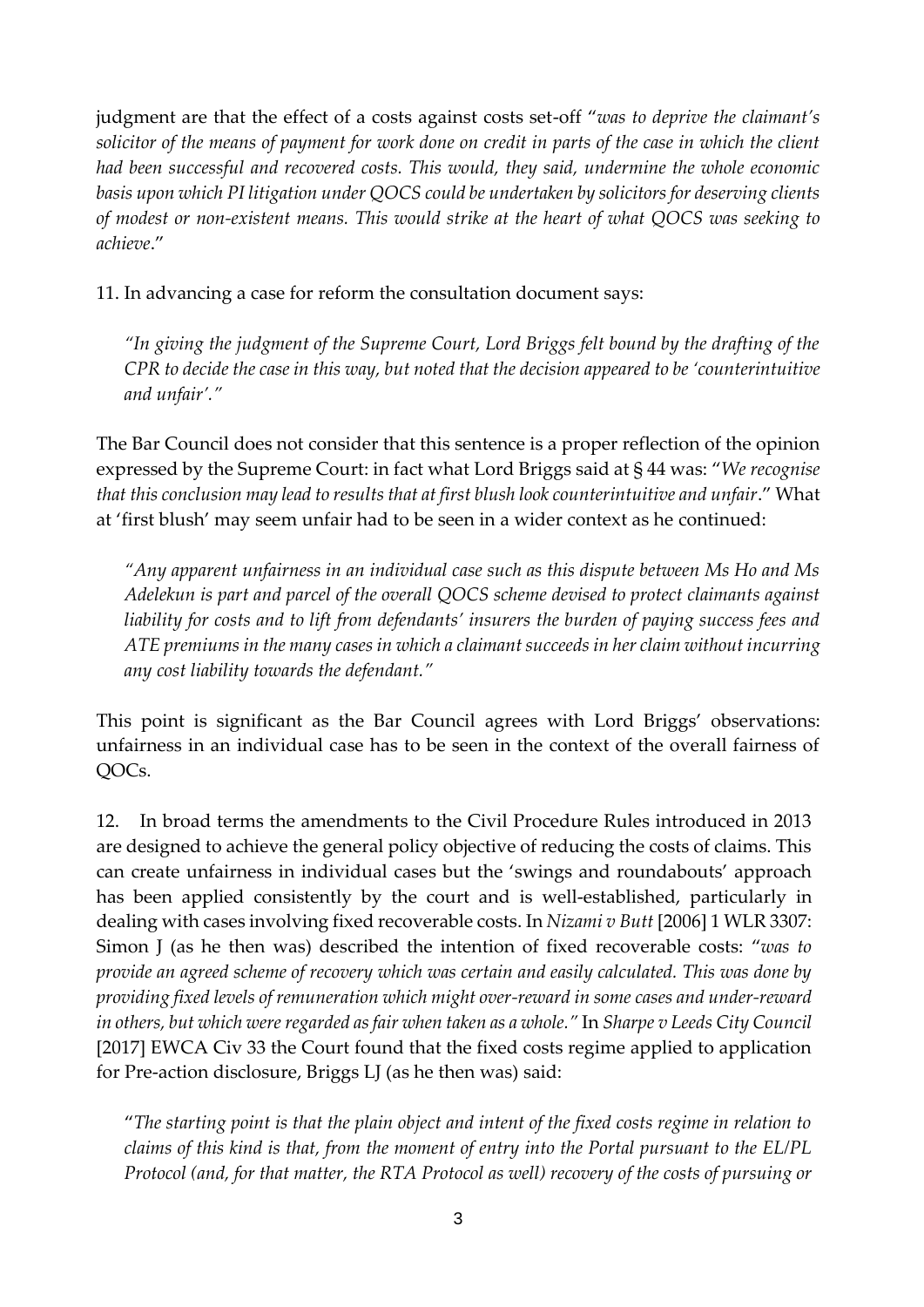*defending that claim at all subsequent stages is intended to be limited to the fixed rates of recoverable costs, subject only to a very small category of clearly stated exceptions. To recognise implied exceptions in relation to such claim-related activity and expenditure would be destructive of the clear purpose of the fixed costs regime, which is to pursue the elusive objective of proportionality in the conduct of the small or relatively modest types of claim to which that regime currently applies."* [**31**]

At § 44 in *Ho v Adelekun* Lord Briggs appears to acknowledge that this 'swings and roundabouts' approach applies equally to policy considerations in relation to QOCS.

13. Taking these factors into account the Bar Council's view is that the current rules achieve their intended aim in the vast majority of cases and there is no justification for a change in the rules. The Bar Council shares the concerns expressed by APIL (Association of Personal Injury Lawyers) about the adverse effect such a rule change may have on the conduct of litigation.

14. The Bar Council considers that the current rule which allows set off against damages achieves the essential aim of the proposed reforms: there is no need for ATE and Claimants have 'skin in the game' as they face the consequences of their damages being significantly reduced. A set off against costs is not relevant to the policy objective of avoiding the need for ATE; on the contrary it adds a further layer of complexity which will encourage claimants and their advisers to seek alternative forms of insurance protection.

15. Litigation is not conducted with the benefit of hindsight. Claimant's representatives have to advise their clients on the basis of the evidence currently available. If they consider they have good prospects of making a successful application or successfully resisting an application made by the defendant, it is reasonable for them to do so and for a costs order to made in favour of the client if successful. Litigation is always unpredictable, and it is right that lawyers advising clients on such procedural matters have reasonable certainty that the costs awarded them will be recovered irrespective of the final outcome of the case.

16. While noting the particular comments made by APIL in the Supreme Court, the Bar Council also considers that the experience of our own members is relevant and illustrates the potential problems that may arise as a result of this rule change. In particular the Bar Council is concerned that the effect of such a change will have a chilling effect on barristers considering interlocutory applications in personal injury cases.

17. Most personal injury cases legal representatives act under Conditional Fee Agreements (CFAs) and most barristers enter into solicitor-counsel agreements, commonly the industry wide APIL-PIBA (Personal Injury Bar Association) agreement. Various terms of that agreement are concerned with interlocutory matters and the